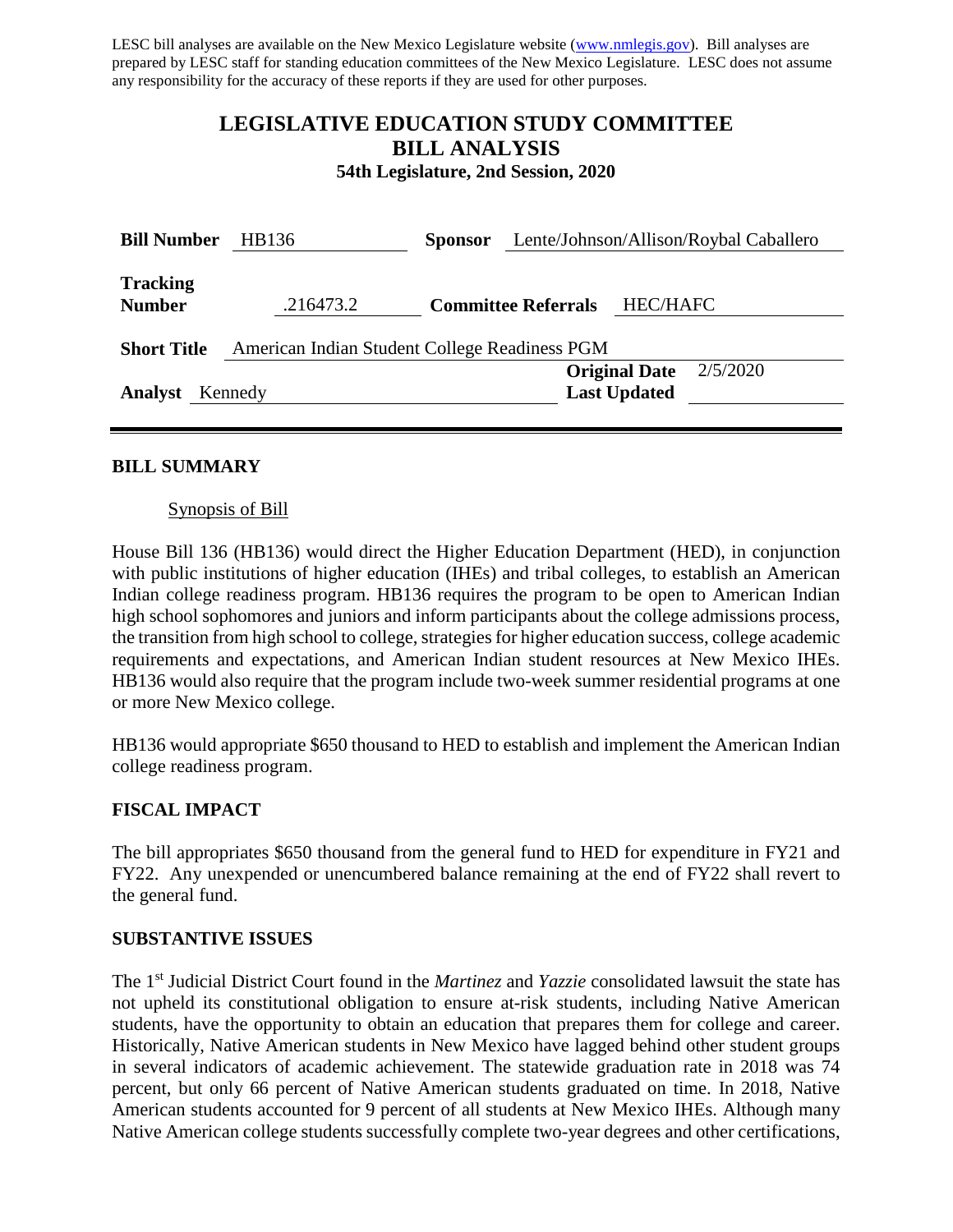#### **HB136 – Page 2**

Native American students are significantly underrepresented among students attaining four-year degrees and more advanced awards.

The Indian Education Act requires school districts and charter schools to identify the supports Native American students need to be prepared for postsecondary education and workforce entry. The House Appropriations and Finance Committee Substitute for House Bills 2 and 3 includes a \$6 million appropriation to the Indian education fund but does not make a specific appropriation to HED for an American Indian student college readiness program.

#### **ADMINISTRATIVE IMPLICATIONS**

HB136 would require HED to promulgate rules defining the application process and other program requirements for the American Indian college readiness program, as determined by HED and its higher education partners.

## **OTHER SIGNIFICANT ISSUES**

Research shows college readiness programs have a positive effect on postsecondary outcomes. A study of the federal GEAR UP program in Iowa found that participation in the program promoted college enrollment rates among high school graduates. Another study showed high school students who undergo intensive college counseling are more likely to enroll in recommended colleges and more likely to persist through at least the second year of college, with especially pronounced effects for low-income students. In 2017, College Fund launched a national program, Native Pathways to College, to improve the college readiness of Native American students. The program has served over 1,500 high school and tribal college transfer students and has funded four tribal colleges and universities to implement year-round college readiness programs.

Attending college and obtaining some form of postsecondary training will be increasingly important to help students remain competitive in a rapidly changing labor market. The U.S. Bureau of Labor Statistics notes automation is expected to replace many low skill jobs in the near future, funneling workforce needs toward occupations requiring some level of college education. Georgetown University's Center on Education and the Workforce reports 65 percent of job openings through 2020 will require at least some college education, if not an associate's or bachelor's degree. U.S. Census Bureau data from New Mexico demonstratesincreased educational attainment is highly correlated with higher median annual income.

#### New Mexico Median Annual Income by Education Level

Adults 25 Years Old and Older, 2017

|                                    | Male |        | Female |        |
|------------------------------------|------|--------|--------|--------|
| Less than High School              |      | 23,068 | \$     | 13,232 |
| High School Graduate               |      | 31,080 | \$     | 21,346 |
| Some College or Associate's Degree |      | 38,876 | \$     | 25,511 |
| Bachelor's Degree                  |      | 50,801 | \$     | 40.490 |
| Graduate or Professional Degree    |      | 75.782 | \$     | 51.660 |

Source: Census Bureau